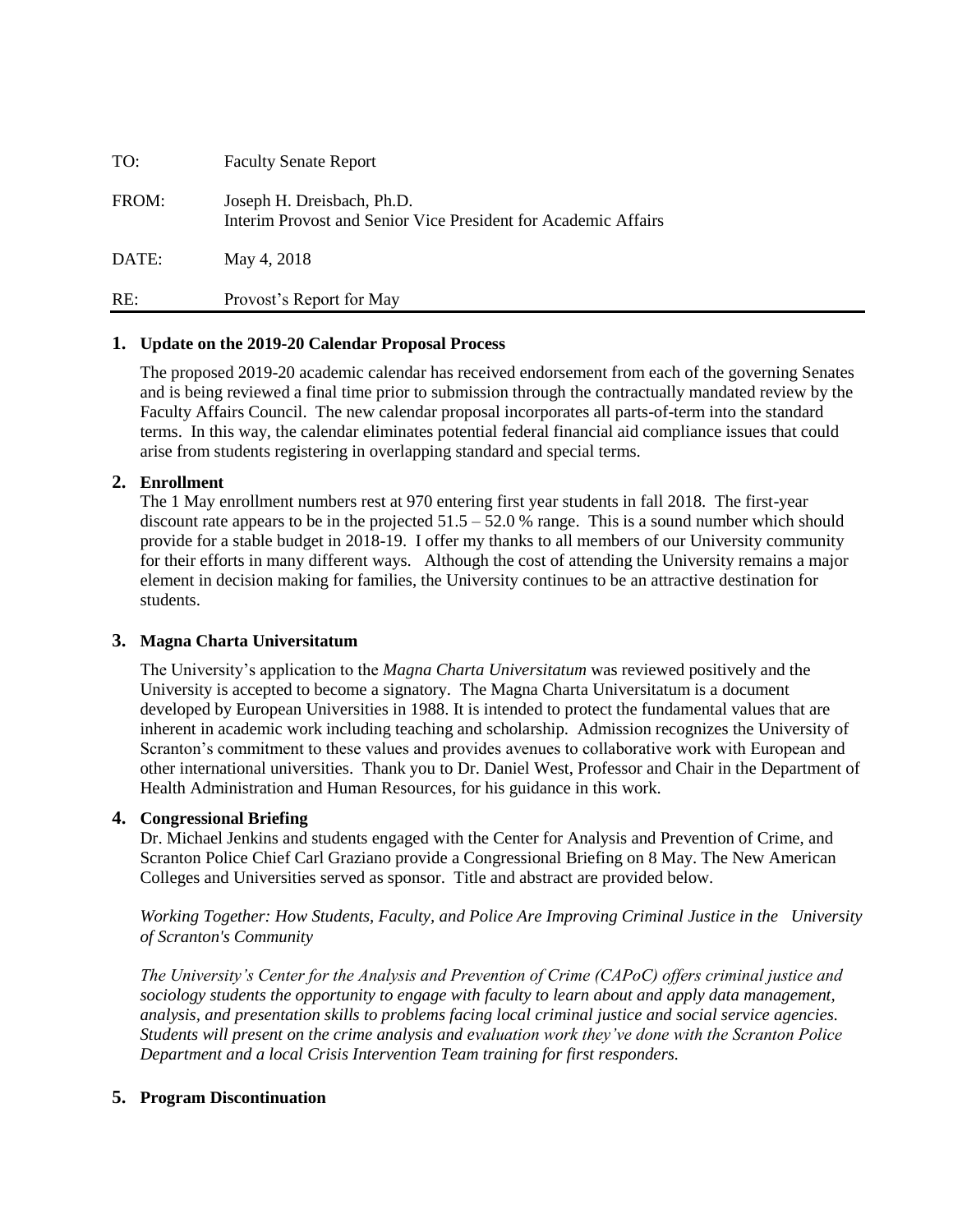Proposals on program discontinuation will be finalized later in May and advanced to the Faculty Senate for its review and comments in fall 2018. The relevant program directors and chairpersons will be notified when the recommendations are finalized.

# **6. Middle States Self-Study Update:**

The Self-Study continues to process. Thank you to all who are engaged in the project. The Working Groups have submitted drafts which provide strong cases for how The University of Scranton meets the Middle States Standards for Accreditation. The drafts also begin to identify emerging opportunities for improvement, while noting items to change in the short term. We expect to present the Board of Trustees an in-depth review of the full draft report in the fall.

Key Self-Study dates in AY 2018-19:

| November 8-9, 2018: | Visiting Team Chair's preliminary visit to campus |
|---------------------|---------------------------------------------------|
| December 2018:      | Board approval of the Self-study Report           |
| March 3-6, 2019:    | Full Team visit to campus                         |

# **7. Fulbright Updates:**

Two of our three national finalist have been notified that they were awarded a Fulbright Scholarship.

- Lauren Coggins, majoring in Secondary Education and Hispanic Studies with a concentration in Latin American Studies has been selected to receive a Fulbright to Mexico where she will teach English as a Second Language.
- Cameron Hughes, majoring in Biology has been selected to receive a Fulbright to Laos where he will teach English as a Second Language.

We are still waiting to hear about our third national finalist.

# **8. New Degree Programs:**

Two new degree programs a B.A. in Business Communication and B.A. in Social Media Strategies will be presented to the Board of Trustees on May 11<sup>th</sup>. Members of the Education Committee discussed the proposed programs during a May 1st teleconference, as well as topics related to the University's portfolio of degree programs. Faculty leaders of the proposed programs will provide brief presentations to the committee at the May 11<sup>th</sup> meeting.

# **9. Faculty Handbook Committee**

The language approved by the Faculty Handbook Committee, the FPC and faculty will be presented to the Board of Trustees at the May 11<sup>th</sup> meeting.

- a) Appendix II Norms for Evaluating Faculty for Rank & Tenure changes were made to clarify that at any stage of the rank and tenure process exclusion of student comments from student evaluations will not be construed as evidence of inadequate teaching.
- b) Appendix VI: Annual Reappointment and Non-Reappointment of Non-Tenure Track Faculty removal of language referring to physical education faculty.
- c) 5.4 General Responsibilities of Full-Time Faculty Members clarified that faculty are expected to maintain scheduled office hours on-campus.

# **10. Update on Faculty Hiring:**

As of today, we have successfully completed thirteen searches for the 2018-19 academic year.

Mohammad Maktoomi Physics/EE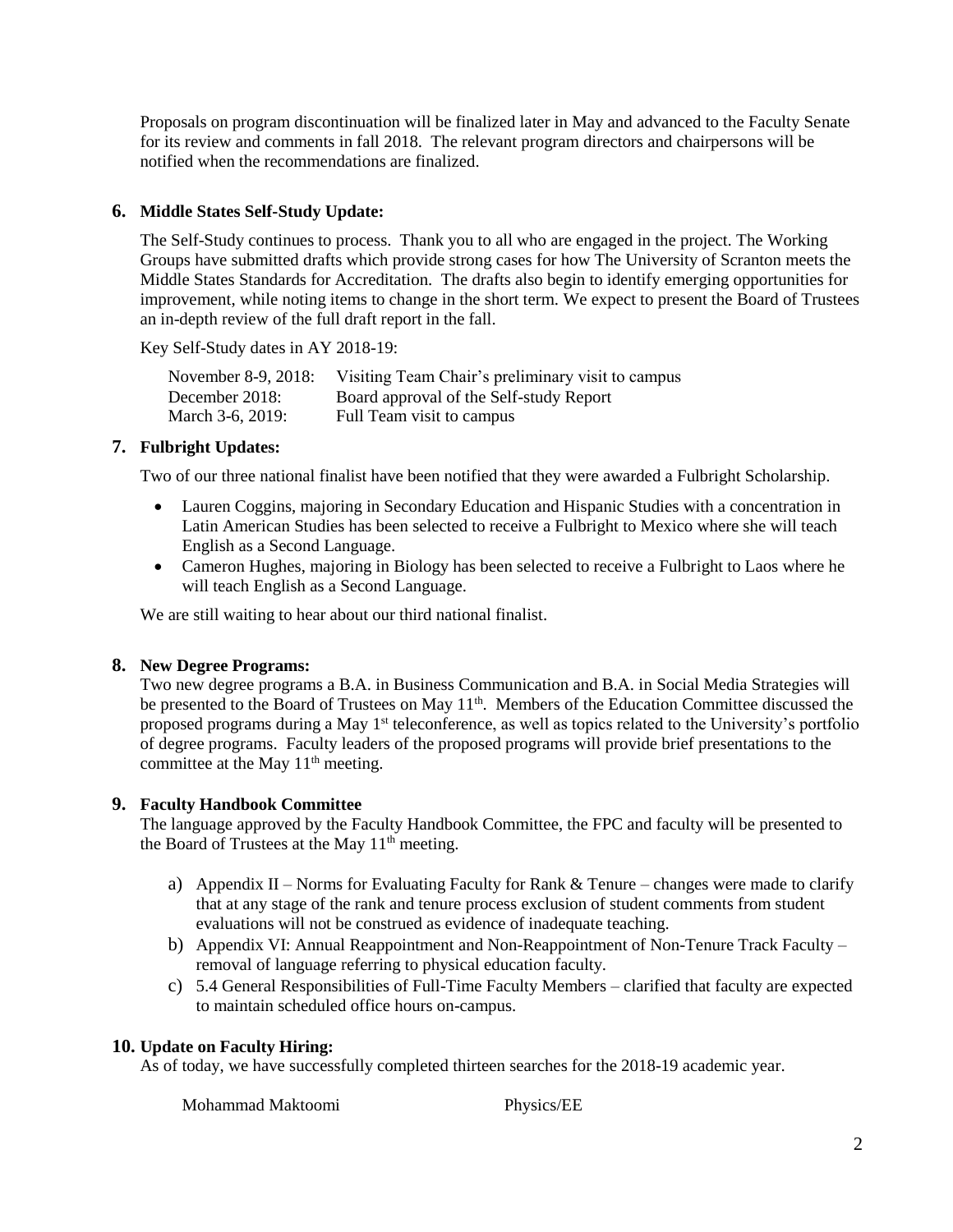| <b>Jason Shrive</b> | Sociology/CJ |
|---------------------|--------------|
| Colleen Farry       | Library      |
| Gail Kemp           | Psychology   |

#### **11. Global Initiatives**

*International Student and Scholar Services*

- This spring 2018, the Kania School of Management is hosting a visiting professor from the Capital University of Economics and Business (CUEB), Beijing, China.
- The university welcomed eight new exchange students from Colombia, Spain, South Korea and Taiwan, three new graduate students from Saudi Arabia, one new graduate student from India and one new undergraduate student from China.
- This spring we have 75 international students from 23 countries on campus. Of that number 64 are degree-seeking students and 11 are exchange students.

#### *Study Abroad*

- Our office processed 147 students to study abroad during Intersession 2018.
- A memorandum of understanding was signed in January to further develop a University of Scranton off campus site in Uganda. Nursing, PT, Health Administration and Theology departments are spearheading the development with the Uganda Nursing School Bwindi. This initiative could develop into our second global site.
- Department Liaisons will be discussing the proposed academic calendar change and its impact on study abroad.
- New initiatives are being used this semester to encourage students to study abroad.

### **12. Curriculum Approvals**

| <b>New Program</b>                                             | <b>Date Posted</b> |
|----------------------------------------------------------------|--------------------|
| <b>Legal Studies Concentration</b>                             | 2/1/18             |
| <b>Business Honors Program</b>                                 | 4/23/18            |
|                                                                |                    |
| <b>Program Change</b>                                          |                    |
| <b>Forensic Chemistry</b>                                      | 2/12/18            |
| Nurse Anesthesia Program                                       | 1/12/18            |
| Criminology Minor                                              | 2/15/18            |
| <b>Political Science</b>                                       | 2/15/18            |
| MS in Finance                                                  | 2/15/18            |
| Finance Majors- Economics Minors                               | 2/15/18            |
| Economics Majors – Finance Minors                              | 2/15/18            |
| Economics & Finance Minors                                     | 2/15/18            |
| <b>New Course</b>                                              |                    |
| COMM 117: Foundations of Business Writing & Social Media Comm. | 4/6/18             |
| <b>COMM 365: Social Media Production</b>                       | 4/12/18            |
| <b>COMM 435: Social Media Campaigns</b>                        | 11/21/17           |
| PSYC 211: Research Methods & Statistical Analysis              | 4/6/18             |
| PSYC 212: Research Methods and Statistical Analysis II         | 2/12/18            |
| HAD 595: South American Health systems                         | 4/21/18            |
| HAD 596: European Health System                                | 4/21/18            |
| <b>COMM 265: Social Media Communication</b>                    | 4/6/18             |